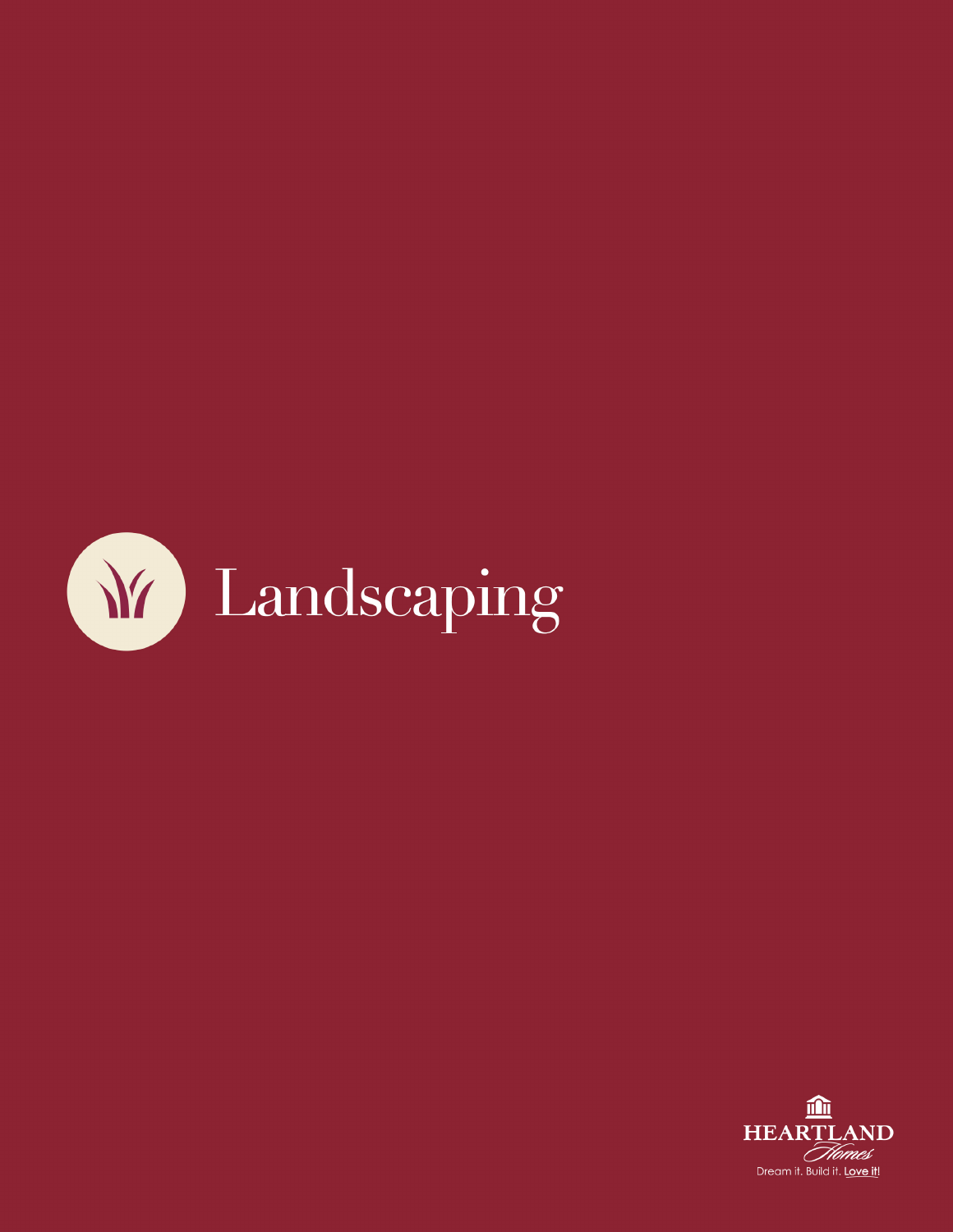

### "Starter Lawn" Maintenance

The warranty does not include the replacement of seeding, sod, and/or landscaping.

For a beautiful lawn, please follow this lawn maintenance schedule:

- Mow your lawn to the proper height (no shorter than 3 inches tall). Cutting the grass too low can stress and damage the lawn.
- It is important to keep your lawn mower blades sharp so that the grass blades are cut rather than pulled out or torn.
- DO NOT rake newly seeded lawns; if possible, bag or collect clippings to encourage new growth.
- With starter lawns, there will be areas that require you to spot seed.
- Stones which surface to the top are normal and should be removed by hand.

### WATER, WATER, WATER

#### This is the most important item your new starter lawn needs.

#### Seeded lawn

Begin watering immediately, preferably in the morning, to establish a moist soil condition. In hot weather, disease and fungus will attack wet grass, so allow time for the grass to dry before nightfall. The amount of water your lawn requires will vary depending on the type of soil you have, humidity, wind, and rainfall.

#### Sodded lawn

Sod should be kept moist until the sod is well established (roots have grown into soil). This usually takes 3-4 weeks. After turf begins to grow, reduce watering to 2-3 times a week. When watering, leave sprinkler in the same spot until the ground is fully saturated.

#### Your lawn will need to be fertilized and/or limed. Do not fertilize in hot weather, and always water after applying fertilizer.

#### Mid-February through March 1<sup>st</sup>

Crabgrass preventer with fertilizer **Fertilizer** Fertilizer (with weed control) Lime (palletized) 10-20 lbs/1,000 sq ft

#### Mid-February through March 1<sup>st</sup>

(insect control) Aerate soil Fertilizer

#### For problem areas with no grass, you should:

- Blend peat moss or topsoil into existing soil.
- Sow seed, lime and start fertilizer.
- Rake seed into soil.

#### Suggested Fertilizer Guidelines

April 1<sup>st</sup> through April 30<sup>th</sup>

#### April 1<sup>st</sup> through April 30<sup>th</sup>

Diazinon or Dursban granules and the Control of the Unit De-thatch Lime (palletized) Over-Seed entire lawn

- Cover with wheat straw.
- Keep moist until seed germinates.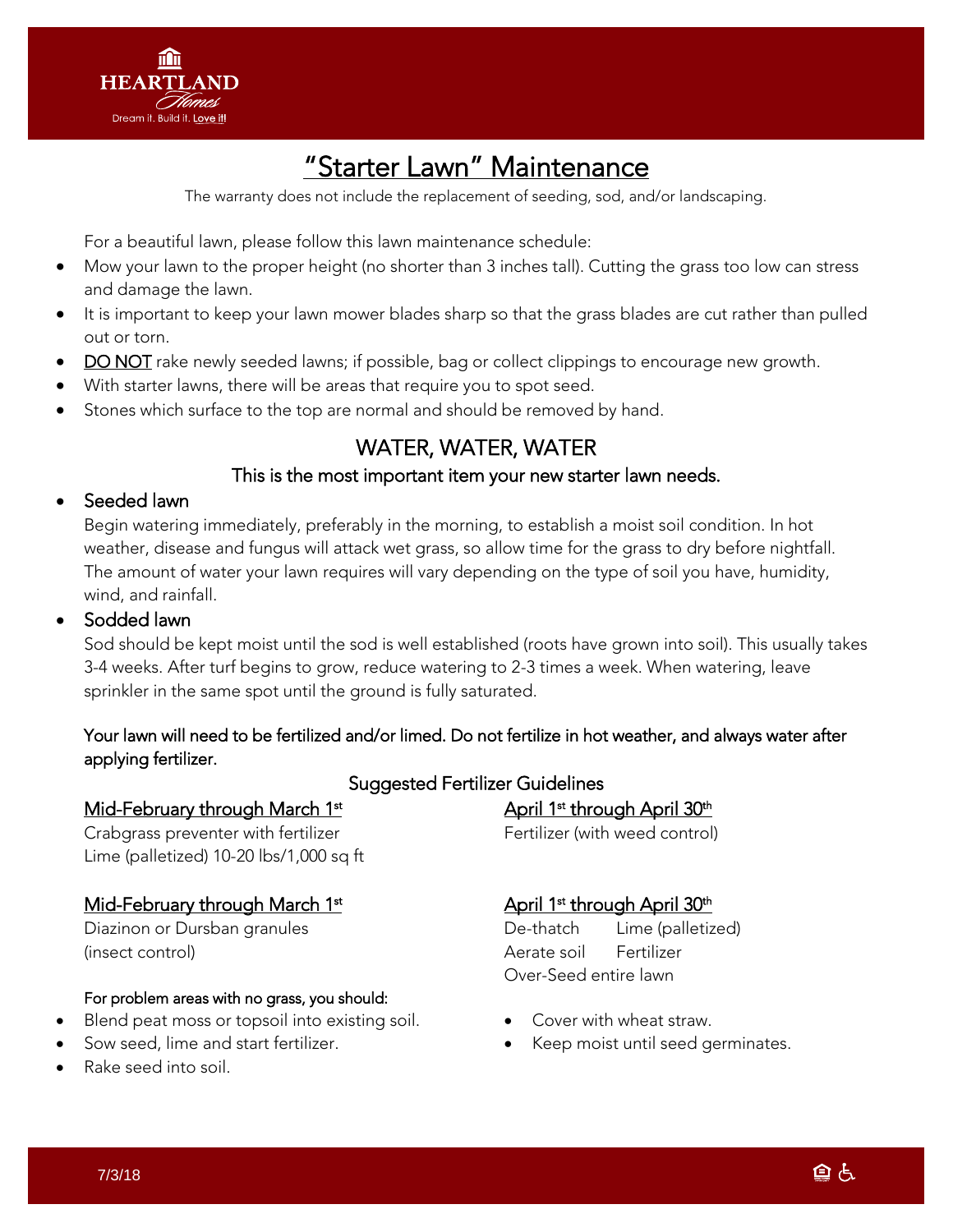

### Recommended Lawn Maintenance Programs

| Time            | On CourseTM                                        | Regular                                                             | <b>All Natural</b>                  | Low-Maintenance                                |
|-----------------|----------------------------------------------------|---------------------------------------------------------------------|-------------------------------------|------------------------------------------------|
| Early<br>Spring | 4-0-24 plus<br>DimensionTM                         | CrabstopperTM<br>with TeamTM or<br>19-3-6 with<br><b>TeamTM</b>     | <b>The NaturalTM</b><br>Lawn Food   | 19-3-6 with TeamTM<br>or<br>33-3-3 with TeamTM |
| Late<br>Spring  | 12-0-24 (50%<br>Nutralene) plus<br><b>TrimecTM</b> | WeedstopperTM<br>with TrimecTM or<br>19-3-6 with<br><b>TrimecTM</b> | <b>The Natural Lawn</b><br>MenderTM | <b>Insect Control as</b><br>needed             |
| Summer          | Disease and Insect                                 | Disease and Insect                                                  | Disease and Insect                  | Disease and Insect                             |
|                 | Control                                            | Control                                                             | Control                             | Control                                        |
| Late            | 25-5-10 40%                                        | Super Turf Food                                                     | <b>Grass Seed with</b>              | Super Turf Food 26-                            |
| Summer          | NutraleneTM                                        |                                                                     | endophyle                           | $1 - 6$                                        |
| Fall            | Overseed as                                        | Overseed as                                                         | Overseed as                         | Overseed as                                    |
|                 | needed                                             | needed                                                              | needed                              | needed                                         |
| Late            | 25-5-10 40%                                        | Pro Winter Turf                                                     | The Natural for                     | 10/10/10                                       |
| Fall            | NutraleneTM                                        | Food                                                                | Winter                              |                                                |
| Winter          | Pelletized                                         | Pelletized                                                          | Pelletized                          | Pelletized                                     |
|                 | Limestone                                          | Limestone                                                           | Limestone                           | Limestone                                      |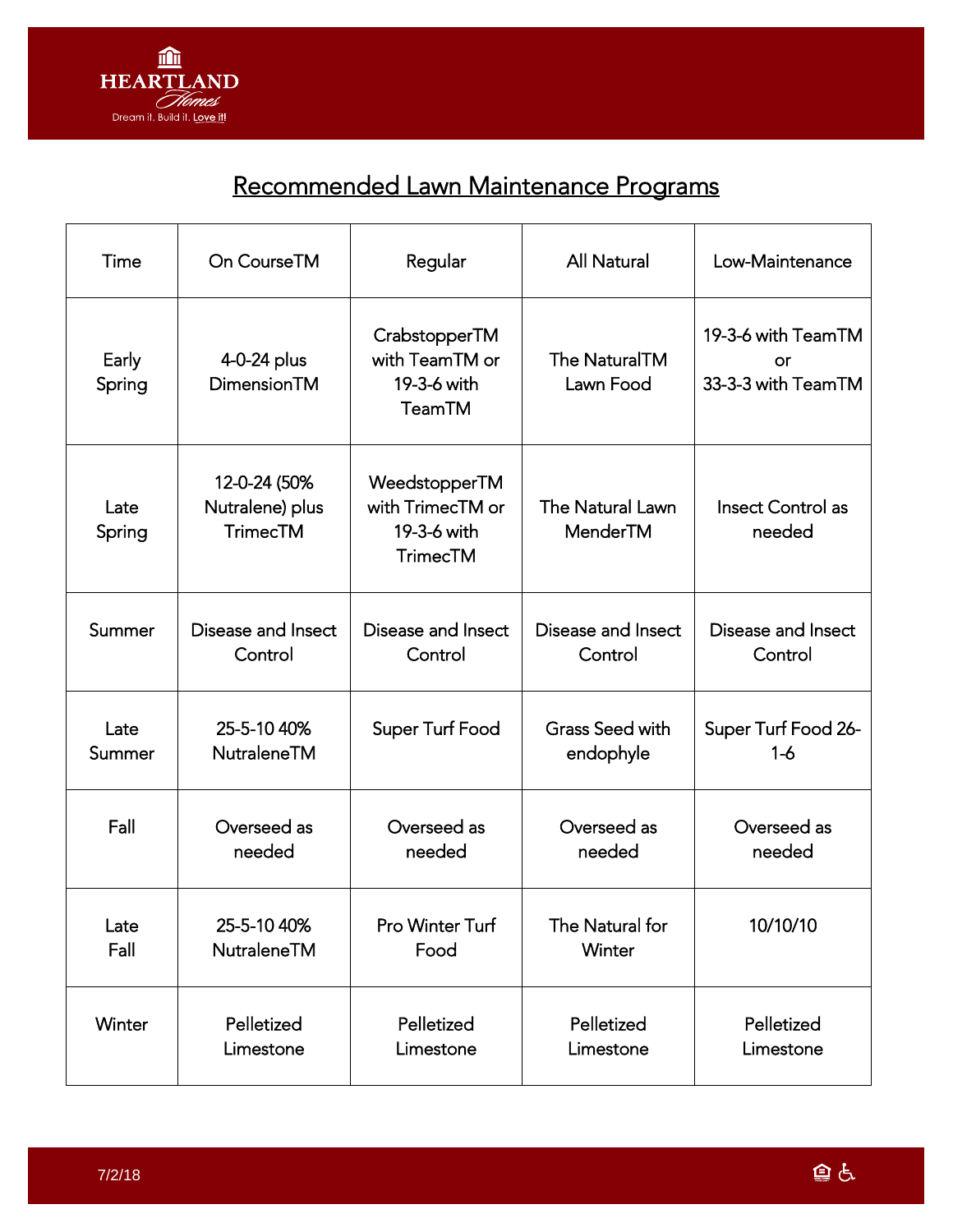

# Seasonal Lawn Care Tips

| <b>Early Spring</b>                                                                                                                | Late Spring                                                                                                                           | Summer                                                                                                                    |
|------------------------------------------------------------------------------------------------------------------------------------|---------------------------------------------------------------------------------------------------------------------------------------|---------------------------------------------------------------------------------------------------------------------------|
| Crabgrass Control                                                                                                                  | <b>Weed Control</b>                                                                                                                   | Insect, Grub,                                                                                                             |
| And Fertilizer                                                                                                                     | And Fertilizer                                                                                                                        | And Disease Control                                                                                                       |
|                                                                                                                                    |                                                                                                                                       |                                                                                                                           |
| >> Dimension <sub>™</sub> Crabgrass<br>Preventor: Season long control with<br>one application for crabgrass and<br>goosegrass      | >> Trimec <sub>TM</sub> : Three way<br>broadleaf weed killer; controls<br>dandelions, chickweed, and<br>many others                   | >> Grub StopperTM: Contains<br>DyloxTM. Kills grubs within 2 to 4<br>days. No residual control.                           |
| >>Low Nitrogen: Less mowing from<br>a nitrogen induced spring growth<br>spurt and fewer spring disease<br>problems.                | >> Low Nitrogen: 50%<br>Nutralene <sub>TM</sub> : for slow even<br>release regardless of weather<br>conditions.                       | >> Mainstay <sub>™</sub> : Kills grubs in 2 to 4<br>days with 6 week residual control.                                    |
| >> High Potassium: Increased<br>drought and traffic tolerance,<br>improved disease resistance and<br>mowing characteristics.       | >> High Potassium: Increased<br>drought and traffic tolerance,<br>improved disease resistance<br>and mowing characteristics.          | >> Tick Stopper <sub>TM</sub> : Reduces ticks<br>(including deer ticks) and other<br>insects in lawns and shrubbery.      |
| >> Potassium Sulfate: All natural<br>and lower burn potential than<br>Potassium Chloride (contained in<br>most other fertilizers). | >> High Sulfur: Improved<br>green color and disease<br>resistance with a low amount<br>of Nitrogen.                                   | >> Dursban: Effective, economical<br>cure or preventative insecticide<br>for surface insects.                             |
| >> High Iron & Sulfur: Improved<br>green color and disease resistance<br>without a high amount of Nitrogen.                        | >> Potassium Sulfate: All<br>natural and lower burn<br>potential than Potassium<br>Chloride (contained in most<br>other fertilizers). | >> Disease Stopper: Controls<br>common lawn diseases as a cure<br>or preventative.                                        |
| >> Mini Prill Particles: Dust free,<br>easy to spread, more particles per<br>square foot for uniform coverage<br>and control.      | >> Mini Prill Particles: Dust<br>free, easy to spread, more<br>particles per square foot for<br>uniform coverage and control.         | >> Check with store manager<br>before application, as the above<br>products must be tailored to<br>individual situations. |

鱼占